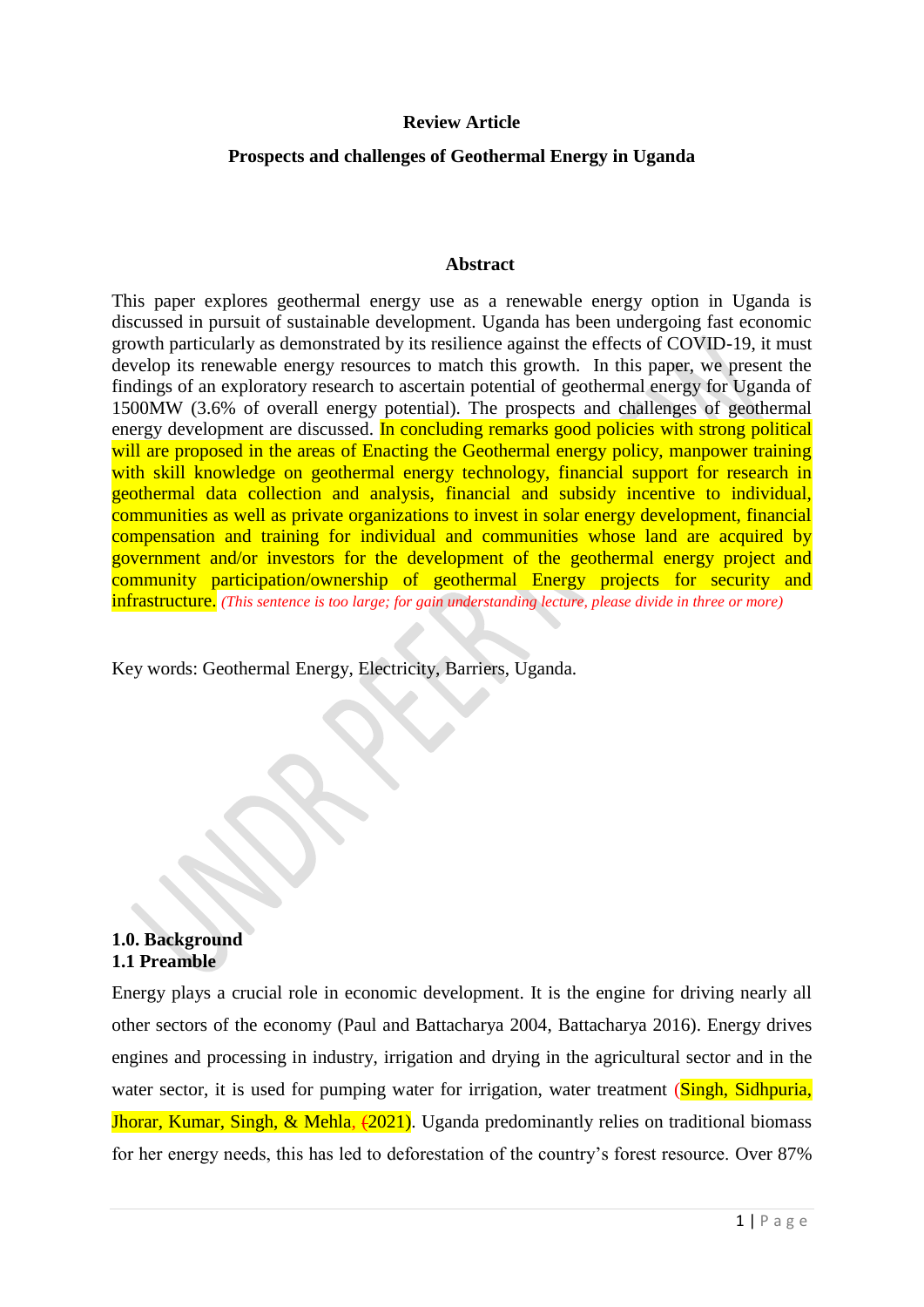of Uganda's energy mix is from biomass mainly used for cooking (NDP, 2020). Uganda needs to diversify her energy mix to meet her development needs. This is the rationale upon which geothermal energy resource potential is re-examined.

### **1.2 Energy resources and global development**

Global geothermal potential is about 75 GW and actual production is 15.4GW about 24.9% of this is produced in U.S.A for 2019 (WEC 2020). With Global geothermal leading producers include U.S producing about 3.8GWe, Philippines 1.87, Indonesia 1.16 and Turkey  $0.62$ GW<sub>e</sub> Young et al. (2019). Geothermal is favourable due to a small carbon footprint. It is among the largely untapped geothermal resources with which does not emit a lot of carbon emission **Pan et al.** (2018). This geothermal technology has grown for more than a century and contributes less than 5% of global energy mix. The great East African rift valley system has a potential of about 15,000 MW<sub>e</sub> of which less than  $1000MW_e$  has been developed Kombe, (2019). The earliest of geothermal power plant was founded in 1904 at Larderello, Italy powered by steam from fairly shallow wells and vapour and produced dry steam; it was a simple power plant design Taleb (2009). The design of geothermal power plants today varies in several types and designs to take care of the type of steam produced by the wells, such as single-flash geothermal power plant, double-flash geothermal power plant, flash binary geothermal power plant, simple organic Rankine cycle, organic Rankine cycle with Internal Heat Exchanger (IHE) Nasruddin et al. (2016), and regenerative organic Rankine cycle with IHE, At the moment, the capacity being operated is amounted about 10.7 GW, where in the countries who have utilized geothermal energy. Geothermal power generation capacity of 15000MW exists worldwide?? (Zakkour, (2016). Geothermal direct utilisation of 70,885MWt exists worldwide in more than 82 countries, it's a clean energy source that has an immense potential for development Lund and Boyd (2015).

## **1.3 Energy resources and power sector in Uganda**

Uganda is richly endowed with energy potential of 41,800MW, of this however, 1268.9MW (3%) only is developed as shown in Figure 1. Geothermal power development in Uganda, has been constrained by a number of challenges, despite its numerous benefits; to mitigate this emphasis has been put efforts?? on the use of clean energy sources. Sustainable development goal (SDG7) is to ensure access to affordable, reliable, sustainable, and modern energy for all. Attaining SDG 7 depends on the quantity and quality of energy resources. Global energy policies are shifting towards greater consumption of renewable energy, exploiting renewable has been a priority for Uganda since 90% of all energy consumed is from renewable energy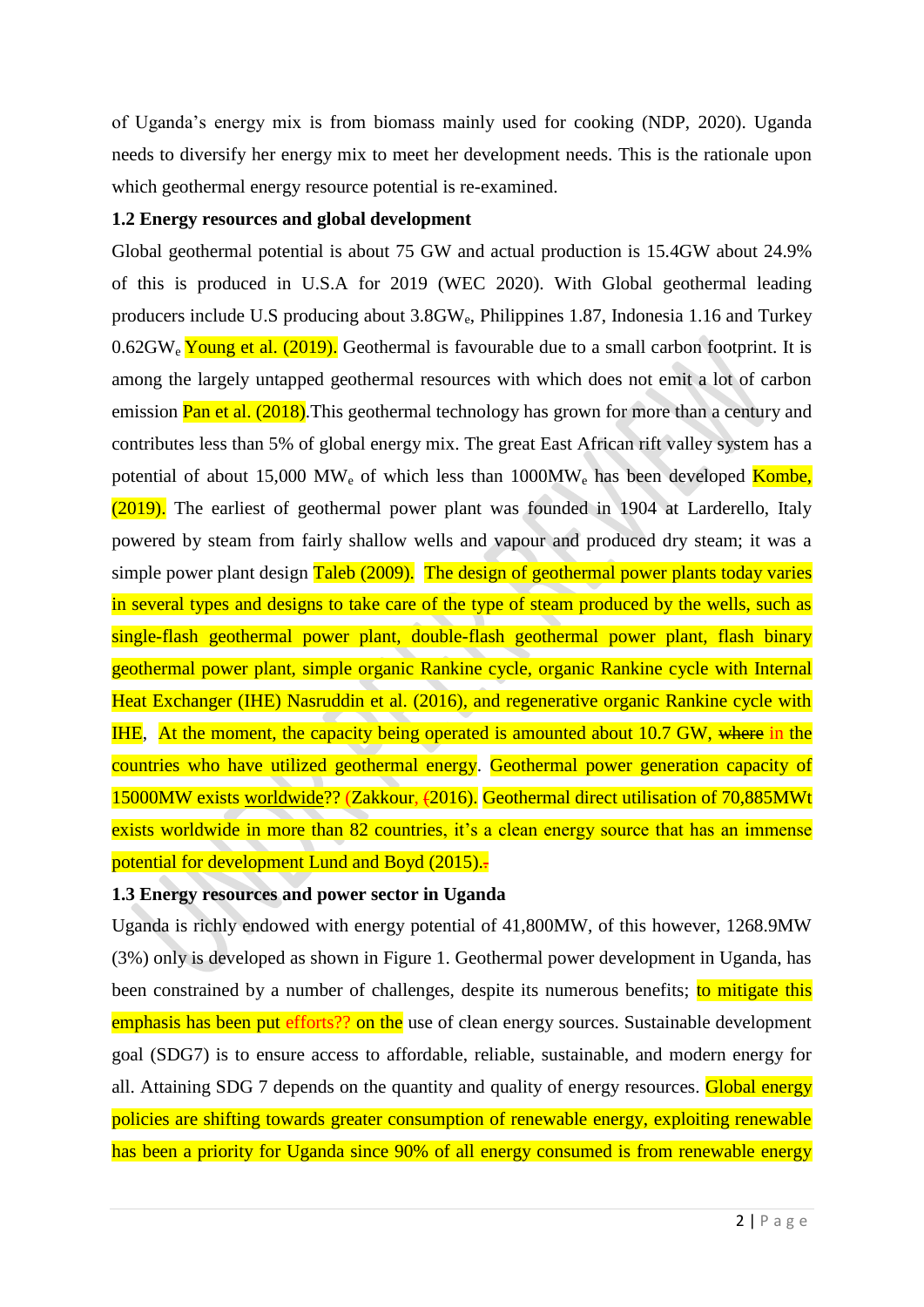namely hydro, biomass and solar (Fashina, et al., 2018). Uganda should, therefore, focus at the scenario of 100% renewable energy mix.



*Figure 1: Present and future cumulative power generation potential in Uganda (No concuerda la cantidad de 41800 MW, la suma es solo 17,800!!, por tanto el porcentaje es erroneo) Source: Adapted from ERA(2020)*

As shown in the graph above, hydroelectricity dominates Uganda's energy mix with 80%, followed by thermal co-generational 8%, biomass co-generational at 8% and solar energy at 4%. *(revisar porcentajes)* Most hydroelectricity potential is along the R. Nile, Geothermal energy and most nuclear power is in Western Uganda while Fossil fuels are also predominantly in Western Uganda. Wind energy potential is in the mountainous, isolated, hilly and remote areas of Karamoja, Kalangala Islands (Wabukala et al.,  $(2021)$ . Biomass and Solar are more evenly distributed all over the country.

# **1.4 Why this paper?**

This paper seeks to provide the current geothermal energy potential prospects and challenges with the aim of prioritizing technologies that promote clean, affordable, reliable energy consumption. The growing emission of greenhouse gases is a global concern. This can be mitigated by using cleaner modern renewable energy sources. It is in this light that prospects and challenges of geothermal energy development in Uganda.(falta concluir enunciado).

The rest of the paper is structured as follows: the second section gives an overview of Uganda's geological structure, the third section reviews literature, the fourth section treats?? on methodology while section five is focused to results and discussion. The sixth section is on conclusions and recommendations.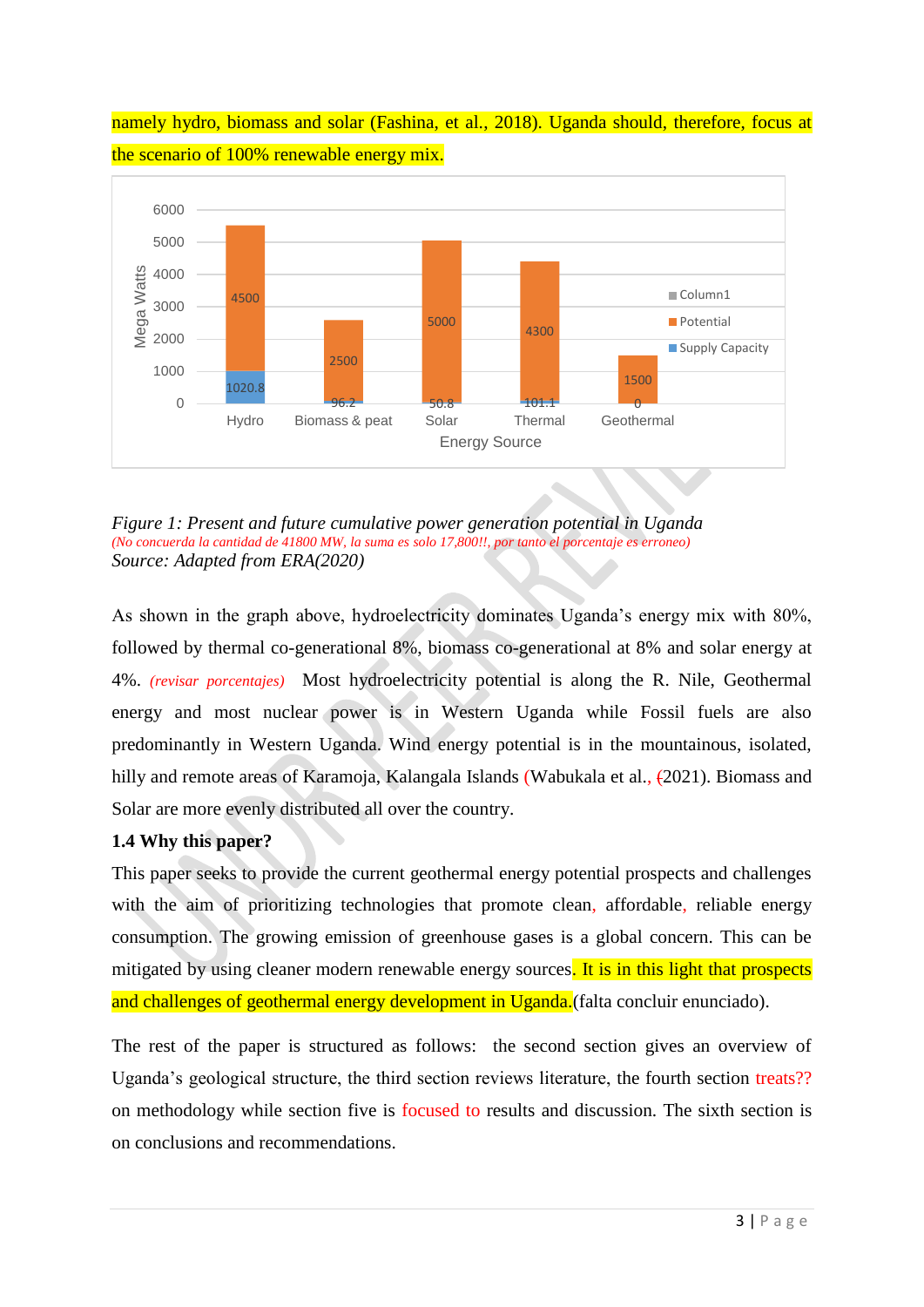#### **2.0 Overview of Uganda's Geological structure**

Geothermal potential exists in the Uganda Rift valley system with over 24 sites. Major geothermal areas namely Katwe- Kikorongo (Katwe), Sempaya- Buranga and Kibiro, Panyimur in West Nile. The other potential sites are Kanangorok, Karungu, Bubale, Rubaale, Kitagata, Kibenge and Kabuga as shown in map below in Fig. 2. Geological surveys were first done by a British geologist, Wayland in 1921 and geysers in Western Uganda were studied. By 1935 he produced a full geological survey report on Uganda, where 46 hot and mineralised springs were listed (Kamese, 2004). Geothermal energy potential was first estimated in the 1982 to be  $450$  MW (McNitt, 1982), the exploration stage was initiated in 1993 with over 40 sites were studied and exhibited impressive geophysical properties including temperature gradient, micro-seismic and earthquake done. For instance, Kibiro had a subsurface temperature of over 150-250  $^{0}C$ , the manifestation of hot springs is at 86  $^{0}C$ , 10-15 ppm of hydrogen Sulphide  $(H_2S)$ , Katwe-Kikorongo had a subsurface temperature of 140-200 <sup>o</sup>C, and a surface temperature of 32 <sup>o</sup>C, the manifestation of hot springs is at 30-70 <sup>o</sup>C, 30-40 ppm of hydrogen Sulphide  $(H_2S)$ , The temperature gradient for is 13-36 °C /Km making the geothermal reservoir deep-seated. Large geophysical anomalies were identified in Katwe and Kibiro. Sempaya - Buranga had a subsurface temperature of  $120-150$  °C, the manifestation of hot springs is at  $98\text{ °C}$  is a spectacular geothermal resource as illustrated in Fig.  $\pm$ 2. Panyimur had a subsurface temperature of 200 °C, the manifestation of hot springs is at Amoropii (60 $^{\circ}$ C), Avuka (45 $^{\circ}$ C) and Okumu (47 $^{\circ}$ C), 10-12 ppm of hydrogen Sulphide  $(H<sub>2</sub>S)$ ,. Geochemical exploration studies were also carried out, Isotope hydrology studies to delineate flow characteristics of geothermal waters and identify their recharge areas. The geothermal fluids for Katwe- Kikorongo are rich in carbonates and sulphates, and salinity of 19,000 -28,000 mg/kg total dissolved solids. The source of high concentration of hydrogen sulphide is both volcanic and hydrothermal. Kibiro is depleted in sulphates with 35 ppm and its interaction with hydrocarbons produces  $H_2S$ ; salinity levels of 4000-5000 ppm. Geological surveys revealed Magmatic source of heat for Katwe, Buranga and Kibiro. It has explosion craters, ejected pyroclastics, lava flows tuffs with a lot of granites and gneissic rocks. (Bahati, et. al., 2008,; 2004). *(In all the manuscript take care of use hyphen with their respective spaces)*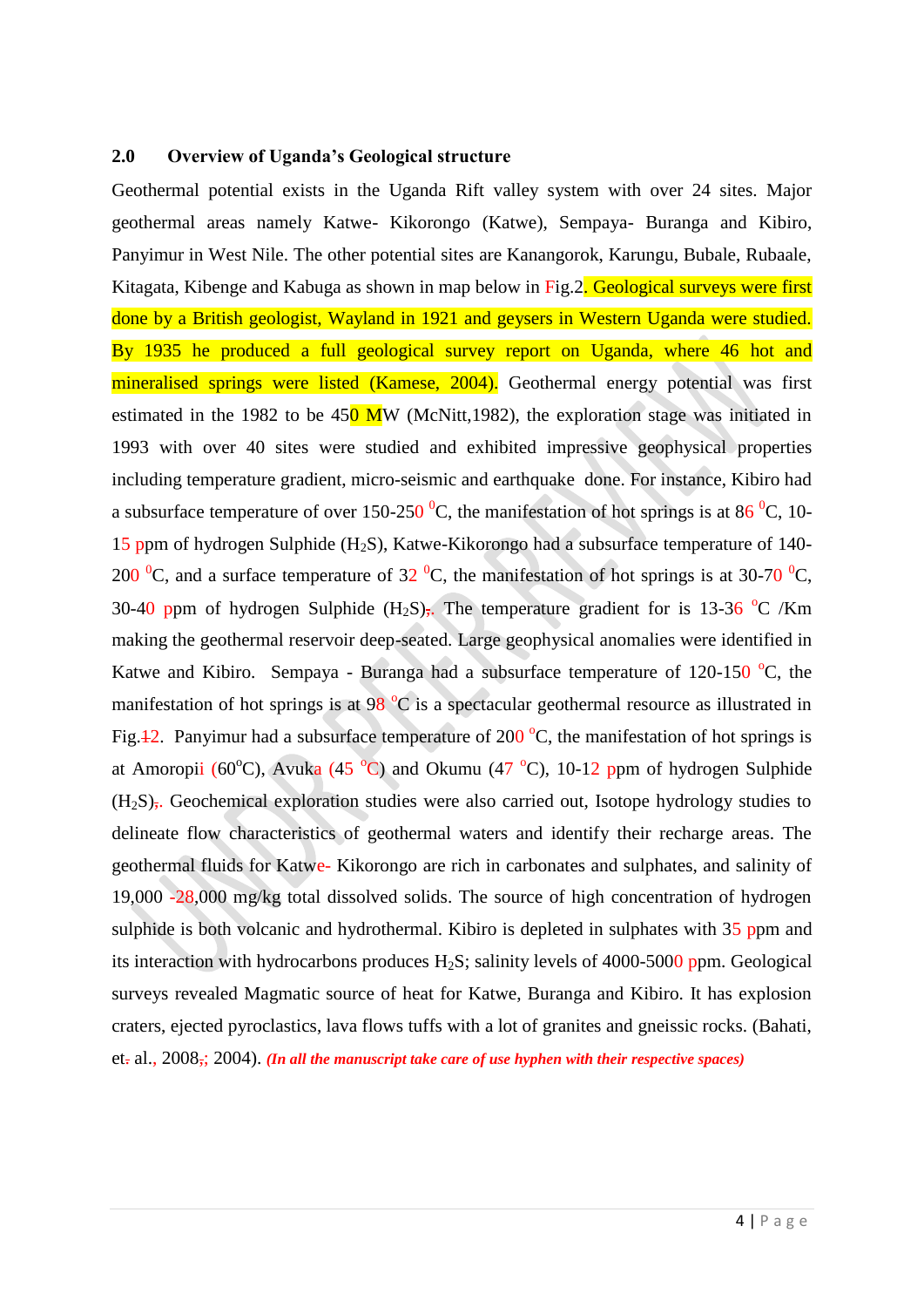

*Fig.2; Illustration of a geothermal hot spring at Sempaya*

In 2014, the geothermal resources department was created in MEMD *(what is the meaning of MEMD?)* with a budget of Uganda Shillings 100Million (U.S \$30000) for core staff and Geothermal energy Development project had a budget of Uganda Shillings 5.1 billion (U.S \$1.2 Million) (MOFPED, *please explain the meaning - is "Ministry of Finance, Planning and Economic Development"??? It is lacking a nomenclature section)).*The sub surface temperature levels range between 150 °C to 200 °C. A model by Government and federal Institute of Geosciences and natural resources Germany has been developed for possible geothermal power development with 30MW for the start and 150 MW in the medium term. Preliminary viability and feasibility studies involving drilling of deep exploration wells that will help provide information on the reservoir temperature, fluid chemistry and other petro physical parameters are being done. Geothermal power is costed at U.S\$ 0.077 per kWh which is cheaper than most renewable energy resources like hydro and solar (ERA, 2020). Installing 150 MW of geothermal power would allocate electricity to 3,000,000 people in rural areas of western Uganda.

*Fig 3. Map of Uganda locating geothermal energy resources.*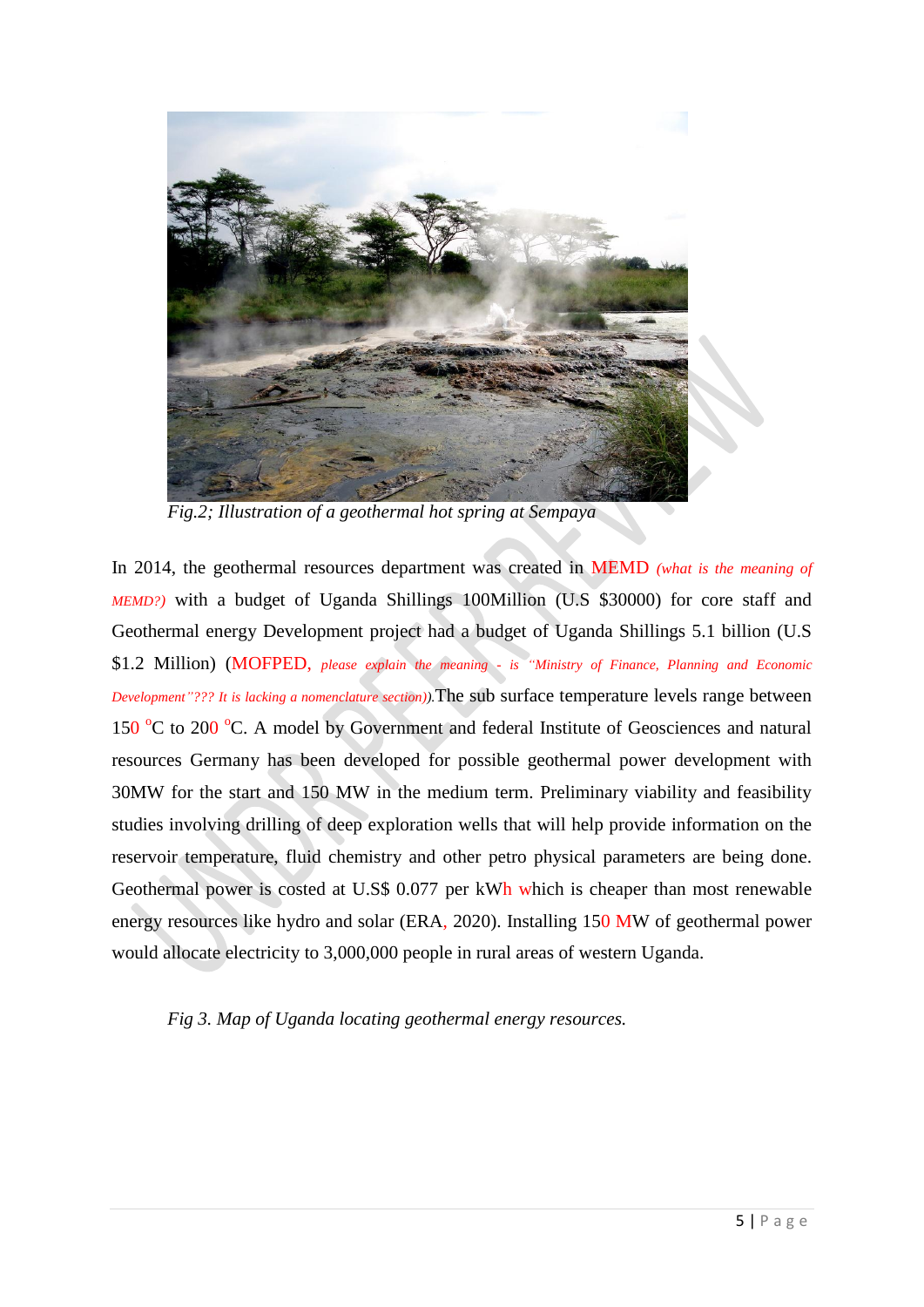

Therefore a good understanding of the geological structure and tectonic setting of Uganda as part of the great East African Rift valley system is not only of immense value to Geothermal energy development but also actualizing the potential mineral resource bases existent like copper and cobalt at Kasese, gold and silver at Buhwezu, Limestone at Hima, mixed salt brines at Katwe, gypsum at Kibuku, Rare earths elements (REE), zeolites and bentonite clays *(This sentence is too large; for gain understanding lecture, please divide in three or more)*. All these have reinforcing values that geothermal reservoirs developed into geothermal power would power mineral development (Mugadu,  $(2001)$ .

#### **3.0 Literature Review**

Kombe (2019) considered barriers and strategies in East Africa for which he analysed financial, institutional, technical social and environmental barriers. Jianchao et al. (2018) used PESTEL to analyse prospects and challenges in which he highlighted political economic, social technological environmental and legal challenges to analyse geothermal energy development in China. Colmenar-Santos et al. (2018), studied measures to remove barriers to geothermal energy in European Union (EU) and classified geothermic resources as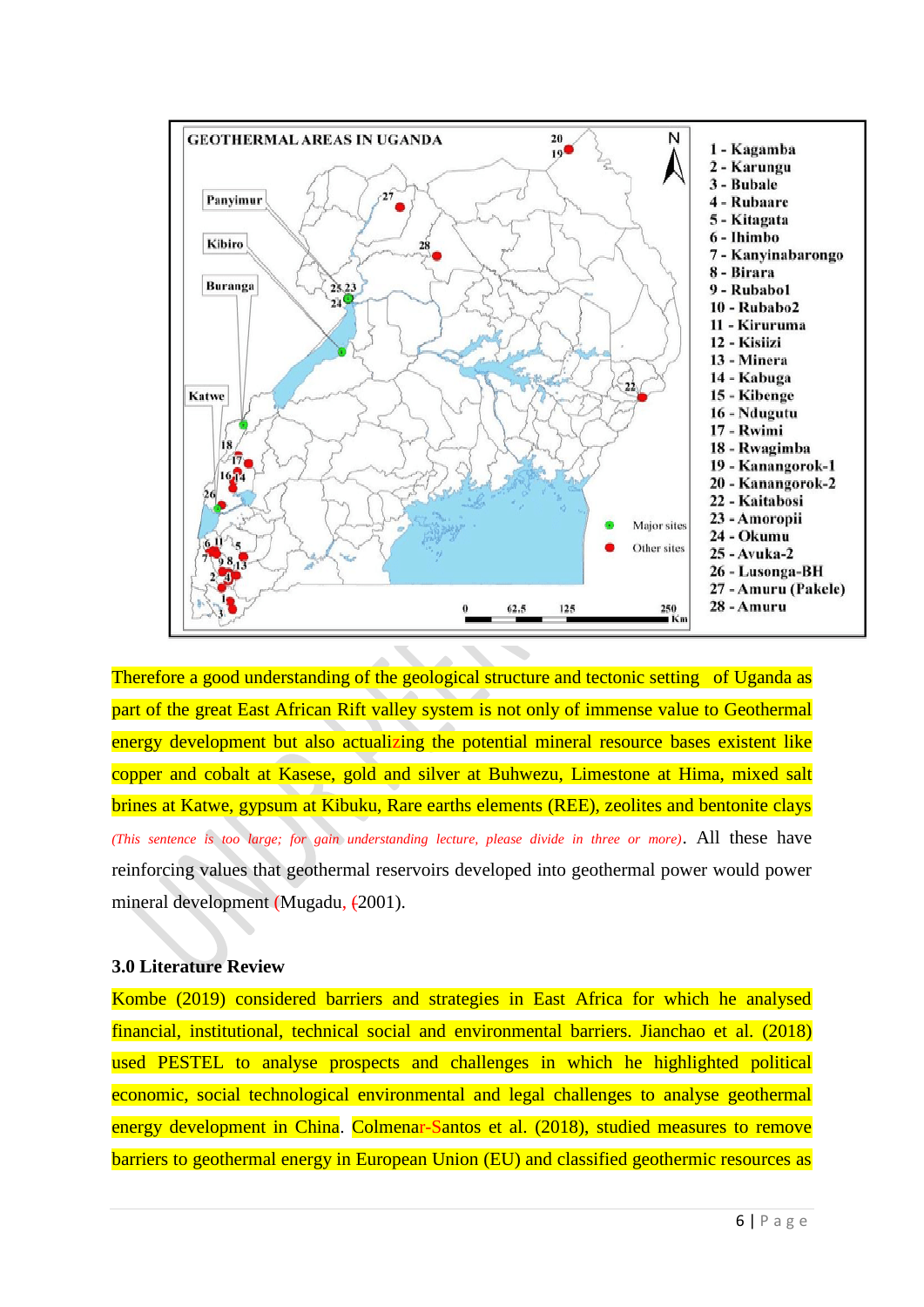low, high enthalpy and renewable energy mix his finding were that in low enthalpy geothermal power the barriers were mainly social, economic and financial barriers while in Agricultural sector barriers were lack of technical knowledge, social, technical, financial and normative or institutional barriers, in the high enthalpy geothermal power financial and economic barriers the overriding *(This sentence is too large; for gain understanding lecture, please divide in three or more)*. Kubota et al. (2013) investigated barriers of developing geothermal power generation in Japan societal acceptance by stakeholders in hot springs and identified financial and economic barriers, development risk societal barriers and local acceptance as the most prominent barrier. Taleb (2009) examined barriers hindering the utilization of geothermal resources in Saudi Arabia he identified non-technical barriers as political economic, social and educational barriers.

| Author (year)                                    | Title                                                                                                                                  | Approach and key finding                                                                                       |
|--------------------------------------------------|----------------------------------------------------------------------------------------------------------------------------------------|----------------------------------------------------------------------------------------------------------------|
| eliminate this line                              |                                                                                                                                        |                                                                                                                |
| eliminate this line                              |                                                                                                                                        |                                                                                                                |
| Taghizadeh-<br>Hesary<br>al.<br>$et -$<br>(2020) | Role of energy finance in<br>geothermal<br>power<br>development in Japan.                                                              | It analyses social, legal economic, social and technical barriers of<br>geothermal power development in Japan. |
| eliminate this line                              |                                                                                                                                        |                                                                                                                |
| Young,<br>et<br>al.<br>(2019)                    | Analysis of Non-<br>An<br><b>Barriers</b><br>Technical<br>to<br>Deployment<br>Geothermal<br>Potential<br>and<br>Improvement Scenarios. | Makes an in-depth analysis of all barriers except technical barriers<br>and measures for overcoming them.      |

Table 1: Summary of relevant empirical studies. *(Please make previous reference in the text, to this Table 1)*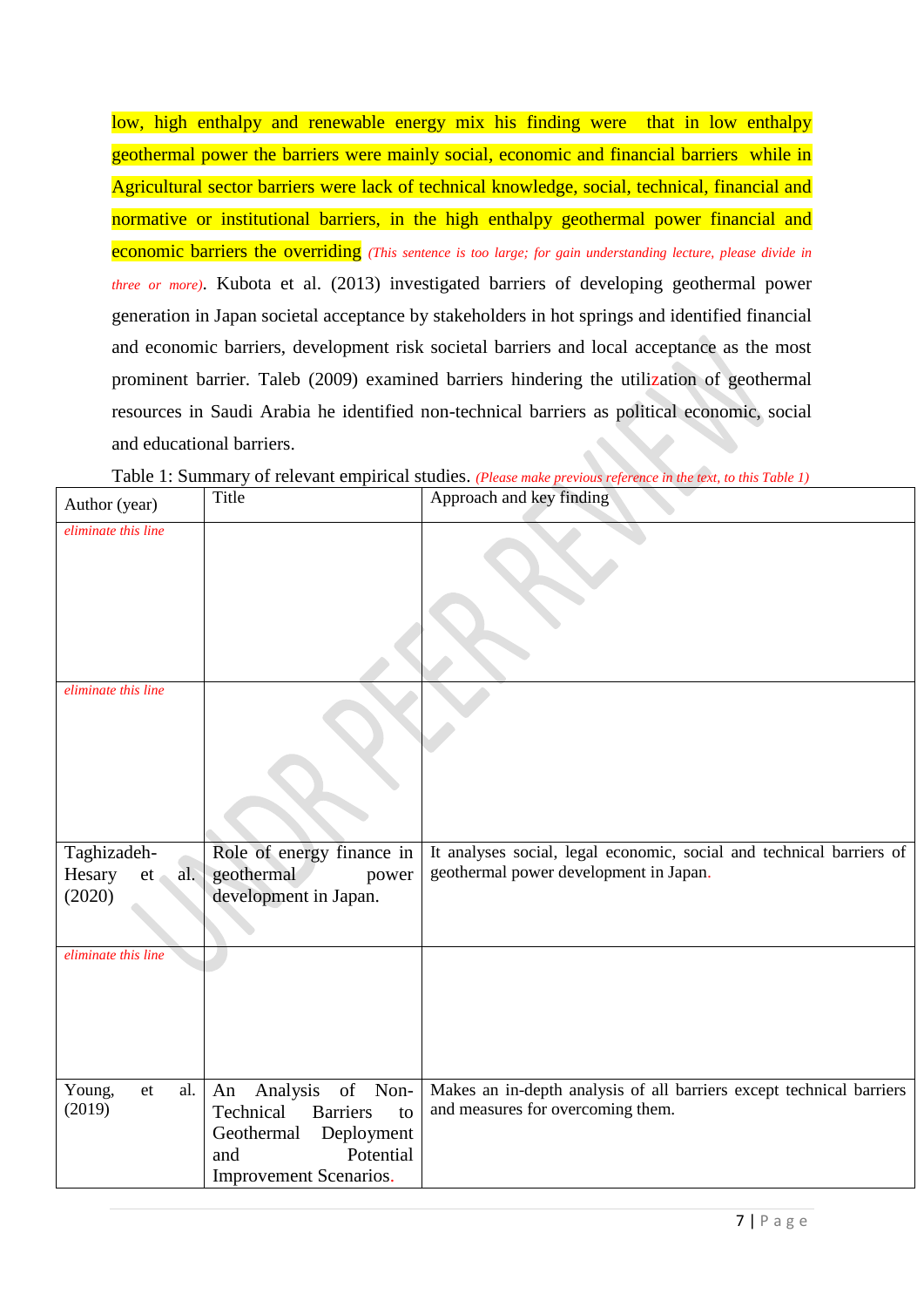| Ambumozhi<br>(2018).<br>Pan,<br>al.<br>et<br>(2018). | Overcoming Barriers to<br>Geothermal<br>Energy<br>Development<br>in<br>Indonesia.<br>Establishment of<br>Enhanced Geothermal<br>Energy Utilization Plans: | Analyses technical and non-technical barriers to geothermal<br>development in Indonesia<br>It reviews barriers and strategies to adopting geothermal resources in<br>respect of Institutional, regulatory, technological and financial<br>aspects. |
|------------------------------------------------------|-----------------------------------------------------------------------------------------------------------------------------------------------------------|----------------------------------------------------------------------------------------------------------------------------------------------------------------------------------------------------------------------------------------------------|
|                                                      | Barriers and<br>Strategies. (consistency for<br>using the same type font)                                                                                 |                                                                                                                                                                                                                                                    |
| Colmenar-Santos<br>et al. (2018).                    | <b>Measures to Remove</b><br>Geothermal Energy<br>Barriers in<br>the European Union.                                                                      | It examines the market barriers that make it, difficult to use low<br>enthalpy, high enthalpy and electrical use of geothermal resources in<br>EU.                                                                                                 |
| Levine and Young<br>(2017).                          | Crossing the Barriers: An<br>Analysis of Land Access<br>Barriers to Geothermal<br>Development<br>and<br>Potential<br>Improvement<br>Scenarios.            | Analyze Land access challenges to including tribal and cultural<br>resources, environmentally sensitive areas, biological resources,<br>land ownership, federal and state lease queues, and proximity to<br>military installations.                |
| eliminate this line                                  |                                                                                                                                                           |                                                                                                                                                                                                                                                    |
| Thorsteinsson<br>$\&$<br>Tester (2010).              | Barriers and enablers to<br>geothermal district heating<br>system development in the<br><b>United States.</b>                                             | It analyses barriers and enablers to utilising Geothermal district<br>heating systems for space and water heating.                                                                                                                                 |
| Taleb (2009).                                        | the<br>hindering<br><b>Barriers</b><br>utilization of geothermal<br>resources in Saudi Arabia.                                                            | It identifies obstacles and enablers to geothermal development in<br>Saudi Arabia                                                                                                                                                                  |

# **4.0 Methodology**

The study used qualitative research approach, inductive (Edmonds & Kennedy, 2020), exploratory and investigative (Merriam, 2002) in nature. It included a holistic view, with the structure impacting on context settings such as policies, sociocultural, context and situation analysis (Kzillen & Jarrett, 2007). We explored and interpreted complex data from sources such as documents, literature and archival information (O'Leary, 2017). Documentary review was done by reading different sets of documents and triangulating facts therein. The important aspects to be considered in this study to maintain a high level of: validity and reliability, was addressed through using strategies like triangulation; the researcher's position or reflexivity, variation in sampling like location, groups of people, time; and providing a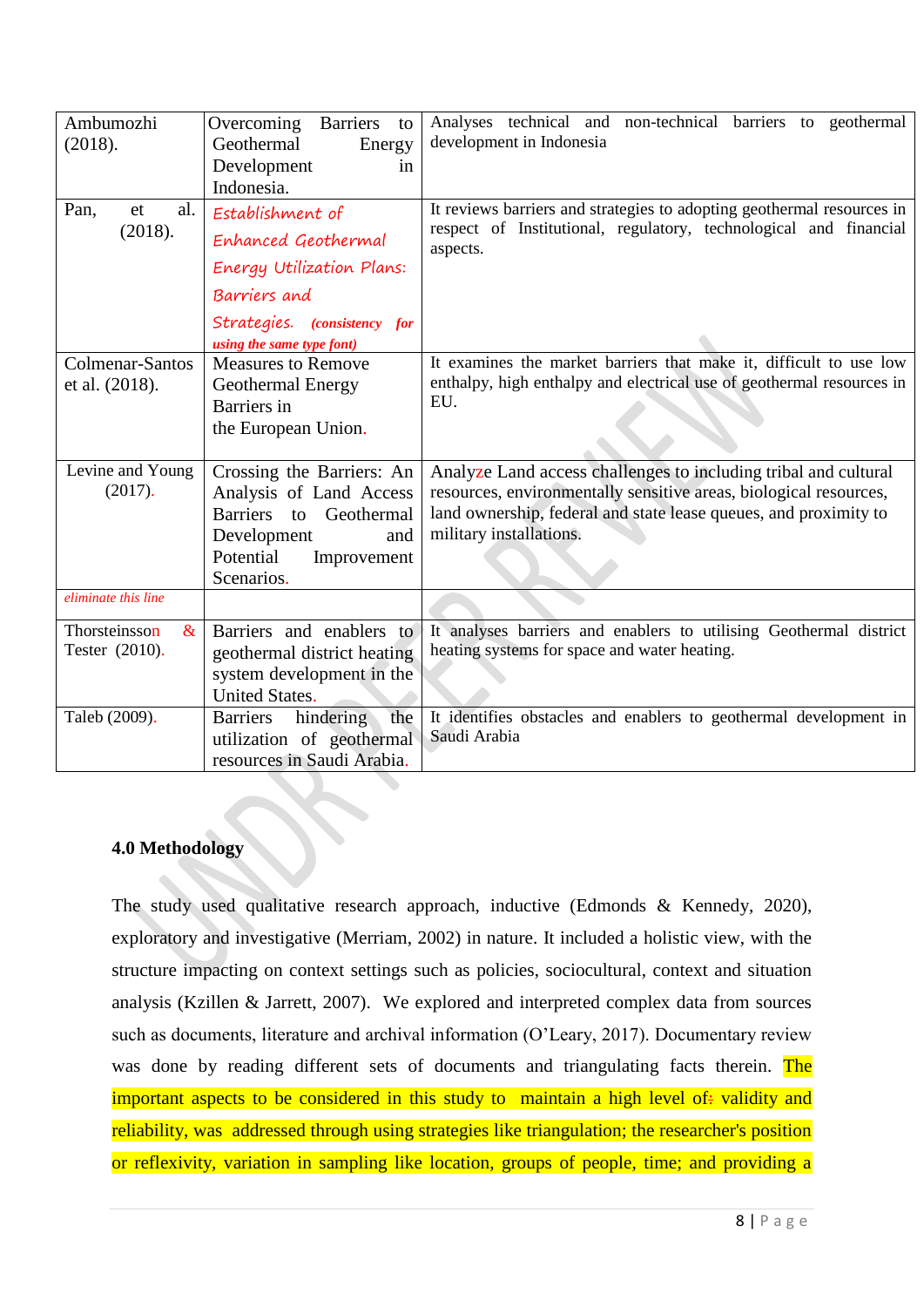detailed description about the research process (Merriam, 2002). In-depth exploration under a qualitative framework helped best answer the research questions  $(W, L, N$ euman, 2006).

# **5.0 Results and Discussion**

# **5.1 Prospects of Geothermal Energy in Uganda**

## 5.1.1 Power generation

The sites whose exploratory work has been done and commendable results are Katwe-Kikorongo, Sempaya-Buranga, Kibiro and Panyimur. Their high temperature gradients indicate a potential for geothermal reservoirs, hence fit for deep exploratory drilling and carrying out an environmental impact assessment. The Buranga geothermal is a candidate for vegetable oil development Project (VODP) in Bundibugyo, while Kibiro geothermal power can provide fish processing plants on lake Albert and, sugar processing at Kinyara and tobacco curing at Hoima and Masindi, (Mugadu, (2001). *(These utilizations do not are power generation)* This leaves a great opportunity for geothermal power development from 24 major sites that can generate up to 1500 MW.

### 5.1.2 Direct uses

These are non-electric uses, geothermal energy in Uganda has limited direct uses including heating (Low and high enthalpy), tourism, swimming and bathing, curative (medicinal value) and drying crops (Jianchao et al. (2018).

Geothermal is used for combined low and high enthalpy geothermic opportunity for domestic and commercial purposes, where hot water and quick dishes are prepared using hot water got from hot springs like those in Kibiro and Kitagata. Therefore geothermal can provide a reliable and sustainable heat source causing savings of up to 80% in emissions.

Tourism both local and foreign visitors frequent who come to enjoy the beautiful and spectacular sites hence earning revenue to the country. Swimming and bathing mainly in the warm waters folks in the area often spend time swimming and bathing so it gives immense recreation value, and enhances recreational value of the revelers visiting the site.

Concerning to balneological (medicinal) value, people strongly believe in the curative value of these hot springs. They immerse aching muscles in hot springs only to get a healing. It is useful in healing skin diseases and rush. Possibly the presence of this highly mineralized water with sulphur compounds may actually help in deterring bacterial and fungal infections hence improving their health situation. Although, the curative value of these resources has not been scientifically studied,  $\overline{A}$  it remains an alternative to curing certain complications and disorders that people around this area suffer from.

Drying crops, especially annual crops like maize and beans are often dried using geothermal energy. This helps reduce post-harvest losses as quicker drying of cereals preserves its value and increases its price.

## **5.2 Challenges of Geothermal Energy Development in Uganda**

Government has expressed commitment to meeting the needs of its people by promoting an energy mix that is rich in renewable energy, however, to achieve this, a number of challenges have to be addressed. The following are the challenges that may reduce the steady growth of Geothermal Energy development and its utilisation in Uganda.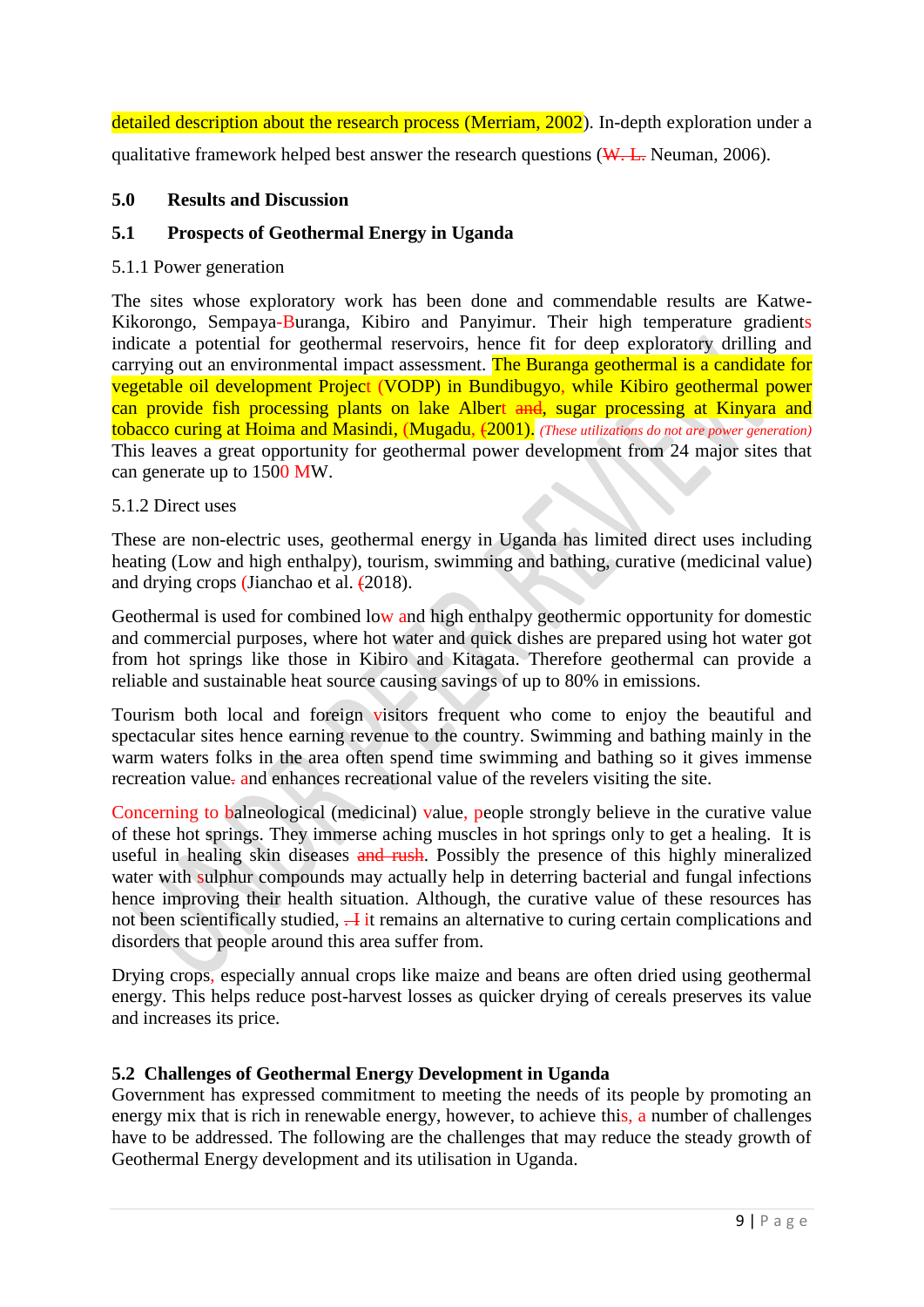### 5.2.1. Land access barriers and competition

Land issues are very complicated especially in Uganda where the land law and property rights are not properly assigned, worse still the intending project to be sited on such land, is not only private land but a tribal and cultural aspect (Young et al.  $(2019)$ ). Most land is for traditional subsistence agriculture being the major occupation of the inhabitants; ownership of such piece of land may also belong to families or communally owned. Geothermal energy projects adversely affect land for agricultural development through construction of power plants and transmission lines. Geothermal energy projects on a large scale will involve distortion of biodiversity and ecosystems, construction activities is associated with destruction of certain plant and animal species, interference with breeding and migratory patterns. The habitat quality will be adversely affected this is a great threat especially to the endangered species (Iwayemi, (2008). Most geothermal sites are located in environmentally sensitive areas that are part of Queen Elizabeth national park that is conserved and would require de-gazetting to fully exploit the geothermal resources. The biodiversity and ecological value of the land, has in it species of biological value that must be preserved including Guerrillas, white rhinocerous and other bird species. All these make geothermal power development difficult Levine and (Young,  $(2017)$ . *(Must be prevention and mitigation plans or regulations*) *for these barriers; please mention if there are some)*

### 5.2.2 Large investment costs

One overriding challenge to geothermal energy development is the high installation and investment costs of geothermal energy equipment. For instance it cost about U.S \$ 5 million to drill one oil test (Kombe,  $(2019)$ ). The high initial costs of investment erodes investor confidence, it also contributes to overall inadequacy of financial instruments as well as uneven financial sectors. Therefore the high upfront costs of geothermal energy projects remain a challenge to its development. While operational and Maintenance costs Geothermal Energy Development is considered as alternatives for all urban, rural and even remote areas including island communities, however, the high operational and maintenance costs prohibit the widespread use of RE *(It is lacking a nomenclature section)* devices. There are a few public and private player engaged in the provision of RE devices. Worse still is the lack of expertise and limited institutional capacity all that have reduced the participation and the 'fruits' that accrue to use of RE devices.

### 5.2.3 Lack of awareness and information

Limited information available to the public regarding geothermal development and its socioeconomic and environmental benefits. The public sector is largely ignorant about geothermal energy technologies, no training has been offered to them so they will remain nostalgic about their old technologies which are obsolete and ineffective. The deficiency of technical knowledge limits individuals from making rational choices as far as accepting geothermal technology for sustainable development is concerned.

### 5.2.4. Government policy, incentives and institutional challenges

Precisely, there is no policy on geothermal energy development, an alternative renewable energy policy of 2007 has a weak implementation machinery. Government policy activates an enabling framework for geothermal resource development (Kombe, (2019). The insufficient funding of geothermal energy entities leaves room for institutional weakness. In 2014, the geothermal resources department was created in MEMD with a mandate not properly defined and a small budget of Uganda Shillings 100Million (U.S \$30000) for core staff and Geothermal energy Development project had a budget of Uganda Shillings 5.1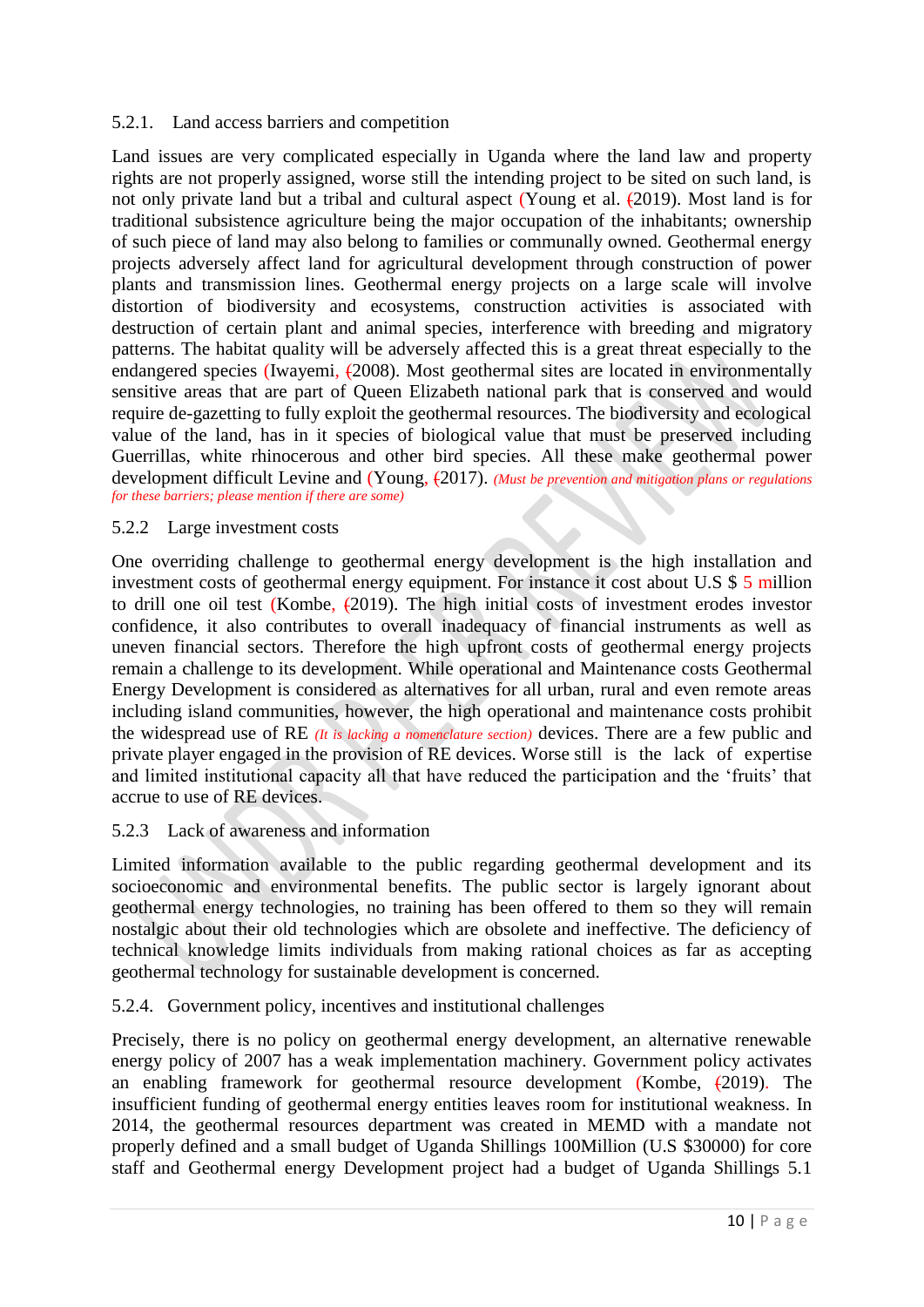billion (U.S \$1.2 Million MOFPED). Limited public finances create competition of financial resources among different sector, this further restricts the availability of funds for geothermal energy resource assessment, carrying out feasibility studies. With such financial challenges it becomes difficult to efficiently and quickly achieve geothermal energy development. At the institutional level the geothermal energy unit has been too underfunded to implement its mandate. The weak institutional machinery is a great blow to proper coordination and consultations with relevant stakeholders coupled with low budgetary allocations, prevents the development of synergies and linkages needed for geothermal energy development.

# 5.2.5 Inadequate research and development

There is little focus on research and development (R&D), there is not a visible plan or budget given to research institutions or universities, although Makerere University has a program of renewable energy at post graduate and Makerere University Business School with Energy economics and governance more still has to be done in stepping up budgets and doing coordinated research in RE development especially solar, wind and biomass. Working systems must be promoted to tap into international R&D collaborations. Native technical knowledge on Solar and wind technologies are still low and without a convincing technical direction, this leaves related technologies to be imported at a very high cost, expatriates also cost the country yet a sustainable indigenous pool of workers need to be developed.

# 5.2.6 Inadequate human capacity and training

Specialised training in Geothermal has been through sponsorships into the Auckerlandd Auckland University in New Zealand and United Nations University collaborating with University of Iceland Hochstein (2005). There is a need to forge a critical mass of workforce to operate geothermal energy projects. However, geothermal energy projects call for a wide variety of skills in fields of Geoscience, Engineering (renewable energy, electrical, mechanical, mechatronics, chemical), material science, geophysics, geochemistry, energy management, social sciences all that cannot be easily acquired in large pools. This remains a barrier for geothermal energy development.

## 5.2.7 Inadequate infrastructure to support geothermal energy development

Poorly built transport and communication network to support geothermal energy projects. Most roads are murram roads that become impassable in the wet season, the few tarmacked roads are poorly maintained. All these become a challenge to geothermal energy development.

# 5.2.8 Shortage of financial resources

According to Ji and Zang (2019) one of the greatest challenges to geothermal is shortage of green energy finance. The shortages arise from both from public and private investors needed to carry out geothermal energy resource assessment. The exploration, drilling, Environmental impact assessment, appraisal and operation will require heavy funding which is still a challenge for Uganda's geothermal energy development. The green energy financing schemes have ushered the Feed in Tariffs (FiTs) and power purchase agreements and Renewable portfolio schemes with no packages to assist Uganda (Noh, 2019).

## 5.2.9 Socio-cultural and environmental challenges

Geothermal power development impact on the natural environment and the pre-existing ecosystem, surface distortions as well as displacement occurs. Households may need resettlement. The production of brine may also leave societies devastated (Marita,  $\left(2003, \frac{1}{2}\right)$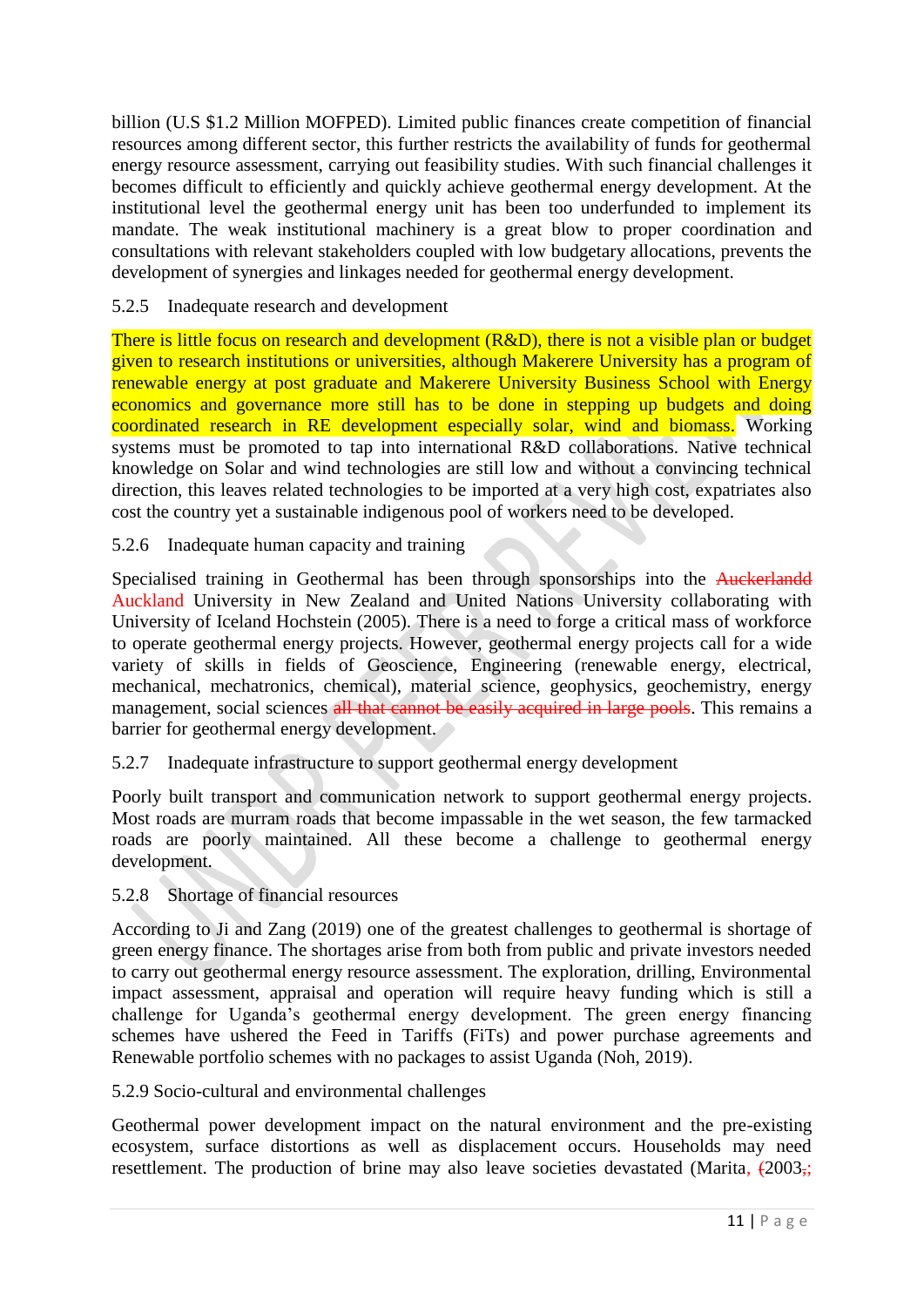Colmenas-Santos et al., 2018). This may also not be easily accepted by the locals who may resist this development.

### **6.0 Conclusions and recommendations**

#### 6.1 Conclusion

This study has taken a keen interest in exploring the geothermal resources located in Uganda. The potential for geothermal energy has been known for a long time. The policy shift from the traditional biomass to clean energy highlights the need to actualise the use of geothermal energy development as renewable energy to meet her energy demands. Therefore prospects as well as challenges that constrain geothermal development thus far are briefly explained.

#### 6.2. Policy recommendation

Diversification of Uganda's energy mix. There is need to fast track the development of a geothermal energy policy to guide the exploration and development of geothermal power in Uganda's energy mix. This would increase the renewable energy mix as advocated by the renewable energy policy of 2007.

Specialised manpower training with skills and knowledge on geothermal energy technology, financial support for research in geothermal data collection and analysis. Geothermal speciality training institutions should be established in preparation of the vast potential resources in addition to the existing energy training. This would equip workers with competences to develop this subsector.

Financial and subsidy incentive to individual, communities as well as private organizations to invest in solar energy development, financial compensation and training for individual and communities whose land are acquired by government and/or investors for the development of the geothermal energy project and community participation/ownership of geothermal Energy projects for security and infrastructure *(This sentence is too large; for gain understanding lecture, please divide in three or more)*. Loan facilities can be sought from African Development Bank (AfDB) as well as global environmental facility (Scwerhoff, (2019).

Regular environmental audits and environmental systems strengthening and streaming to ensure proper use and restoration of existing ecosystem services. A budget for environmental restoration and clean energy planning should be established (Mariita, (2003).

A regional geothermal institution needs to be established to establish standards and promote geothermal power uptake. It would also coordinate training development and restoration of disused sites.

*(Suggest reserves evaluation plans for incentiving investors)*

**References** (Please take care of references format according with journal guidelines)

- Adeyemi.K.O and Asere .A.A (2014). A review of the energy situation in Uganda. International journal of Scientific and research publications. 4, 2250-3153 .
- Ambumozhi,V. (2018).Overcoming Barriers to Geothermal Energy Development in Indonesia. Japan Council for renewable resources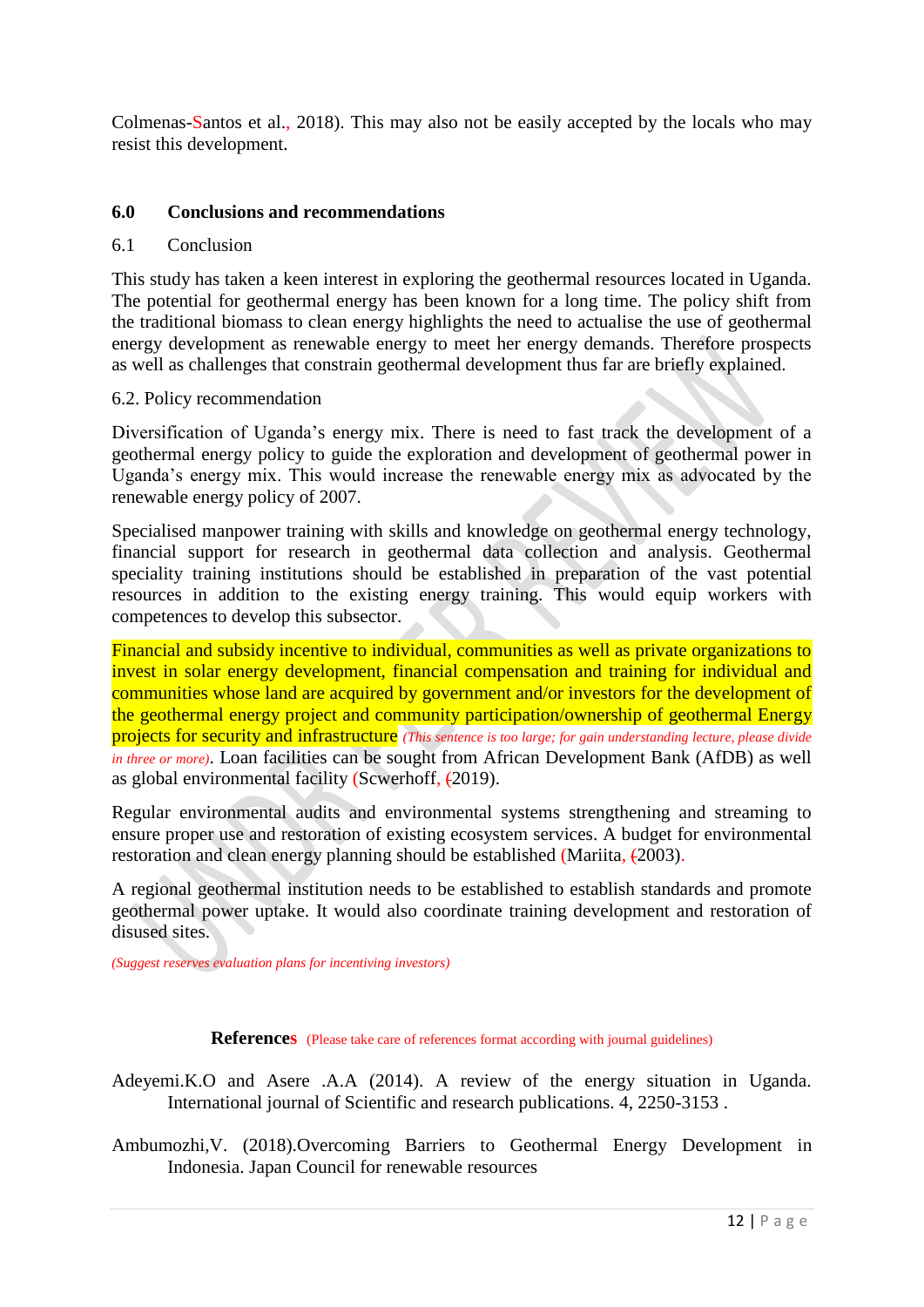- Battacharya and Timilsina (2010). Modelling energy of developing countries: Are the specific features adequately captured? *Journal of energy policy* 38, 1979-1990
- Colmenar-Santos, A. Palomor- Torrejan, E. Rosales- Asensio, E. and Boyge- Diez, D. (2018). Measures to remove barriers in EU Energies 11(3202) 1-29.
- Global CCS Institute: good practices in the public sector (2018)
- Government of Uganda–Vision 2040. Available on: [https://www.greengrowthknowledge.org/sites/default/files/downloads/policy](https://www.greengrowthknowledge.org/sites/default/files/downloads/policy-database/UGANDA%29%20Vision%202040.pdf)[database/UGANDA%29%20Vision%202040.pdf](https://www.greengrowthknowledge.org/sites/default/files/downloads/policy-database/UGANDA%29%20Vision%202040.pdf) (Accessed: 13 June 2020).
- Hochstein, .M.P. (2005). 25-year Geothermal Institute. In: University of Auckland. World Geothermal Congress. Antalya, Turkey.
- International Energy Agency,(2011). World Energy outlook. OECD, France.
- Iwayemi, A( 2008).. Investment in electricity generation and transmission in Nigeria: issues and options. Int Assoc Energy Econ 37–42 (First Quarter).
- Ji, Q., & Zhang, D. (2019). How much does financial development contribute to renewable energy growth and upgrading of energy structure in China? Energy Policy, 128, 114– 124. [https://doi.org/10.1016/j.enpol.2018.12.](https://doi.org/10.1016/j.enpol.2018.12)
- Jianchao, H Mengchao, C. and Pingkou, L development and utilization of geothermal energy in China: Current Pracise and future strategies *Ren. Energy an international journal*.
- Jones, D.W (1991). Urbanisation and energy use in economic development. *Energy J* 10, 29- 44
- Kombe, E. Y., &Muguthu, J. (2019) Geothermal energy development in East Africa: Barriers and strategies J. of Energy Research and reviews 2 (1) 1-6.
- Kubota, H. Hondo, H., Hienuki, S. &Kaieda H. (2013). Determining barriers to developing geothermal power generation in Japan: societal acceptance by stakeholders in hot springs 61 1070-1087.

Levine, A & Young, K.R (2019). Crossing the Barriers: An Analysis of Land Access Barriers to Geothermal Development and Potential Improvement Scenarios. GRC Transactions 41

Mariita, N.O. (2003). The impact of large-scale renewable energy development on the poor: Environmental and socio-economic impact of a geothermal power plant on a poor rural community in Kenya. Energy Policy. 30:1119 –28

Microearthquake survey at Buranga geothermal prospect.

Ministry of Energy and Mineral Development Report (2019, 2020).

Mawejje J (2014) Improving energy access in Uganda. EPRC policy brief no. 43, Kampala: Economic Policy Research Centre.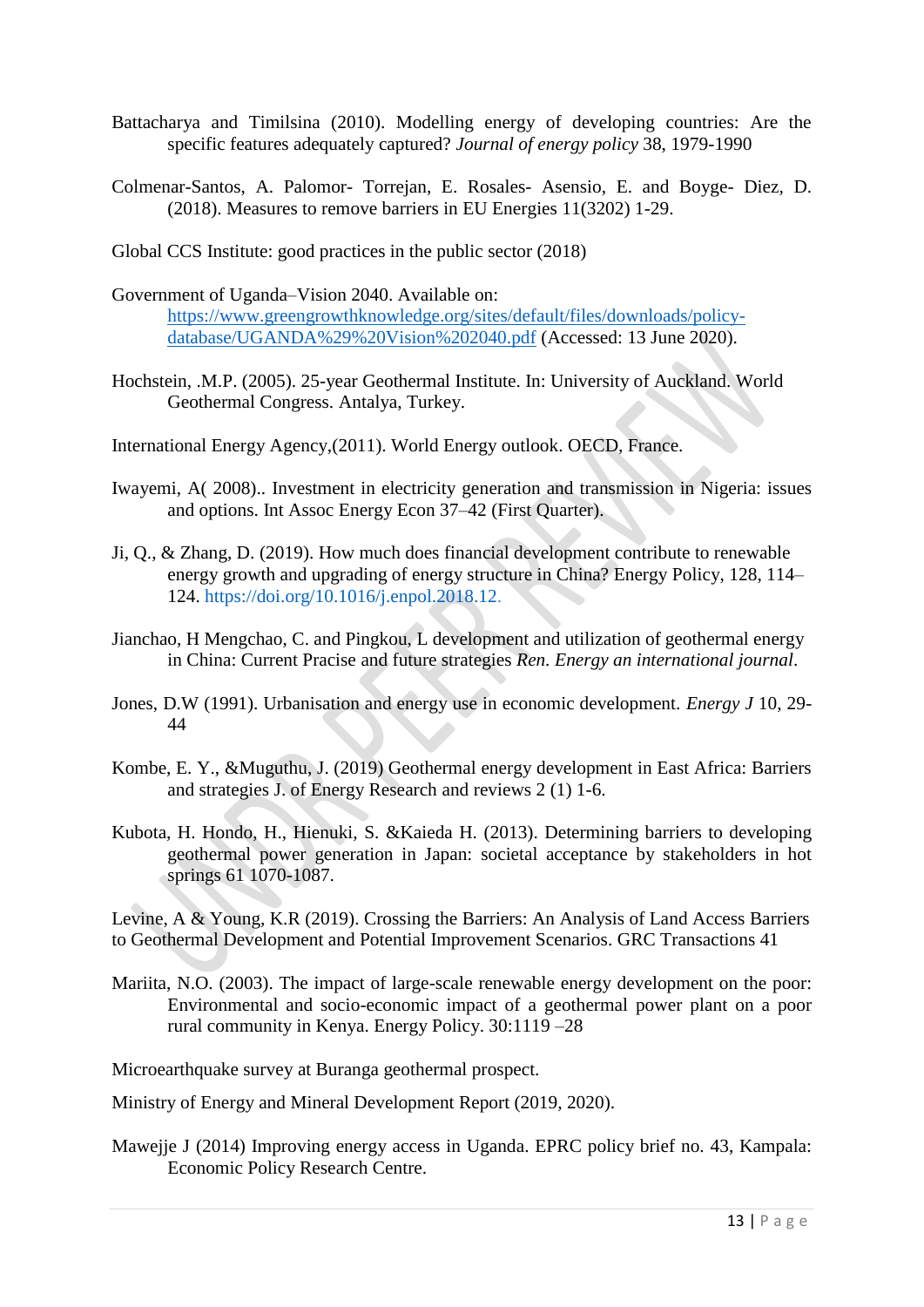- Mawejje J, Munyambonera E, Bategeka L (2013) Powering ahead: the reform of the energy sector in Uganda. *Energy Environ Res* 3(2):126–138
- Mawejje J, Munyambonera E, Bategeka L (2012) Uganda's energy sector reforms and institutional restructuring. EPRC research series no. 89, Kampala. Economic Policy Research Centre.
- Mugadu, I. E. (2001). PROCEEDINGS, Twenty- sixth workshop on geothermal Reservoir Engineering Stanford University SPG-TR-168
- Nasrudin etal (2016) Potential of geothermal energy for electricity generation in Indonesia: A review. Renewable Energy Review 2016: 733-740
- Noh, H. J. (2019). Financial strategies to accelerate green growth. In J. D. Sachs, W. T. Woo, N. Yoshino, & F. Taghizadeh-Hesary (Eds.), *Handbook of green finance – Energy security and sustainable development* (pp. 37–62). Singapore: Springer.
- Odhiambo N.M (2009a) Energy consumption and economic growth nexus in Tanzania: an ARDL bounds testing approach. Energy Policy 37:617–622.
- Odhiambo N.M (2009b) Energy and economic growth in South Africa: a tri-variate causality test. *Energy Econ* 31:635–640.
- Odhiambo N.M (2010) Energy consumption, prices and economic growth in three SSA countries: a comparative study. *Energy Policy* 38:2463–2469.
- Okello C et al (2013) Bioenergy potential of agricultural and forest residues in Uganda. Biomass *Bioenergy* 56,515-525.
- Okoboi G. Mawejje J., (2016). The impact of adoption of power factor correction technology on energy peak demand in Uganda. *J Econ Struct* 5(1):1–14.
- Pan, S., Gao, M., Shah,K.J., Zheng,J., Pei, S., Chiang, P., (2018). Establishment of Enhanced Geothermal Energy Utilization Plans: Barriers and Strategies, *Renewable Energy*, doi: 10.1016/j.renene.2018.07.126
- Review Report on Uganda's readiness for the Implementation of the Agenda2030 (2016) Uganda Bureau of Statistics (UBOS), 2019
- Rohdin, P., Thollander, P., 2005. Barriers to and Driving Forces for Energy Efficiency in the Non-energy Intensive Manufacturing Industry in Sweden. *Energy,* article in press
- Sameh.H.S and Kamel Basil. (2017). A framework to promote energy efficiency as a solution to the problem in Egypt, *energy and power engineering* 9,187-215
- Scleich. J (2009), Barriers to Energy Efficiency: a comparison across the German commercial and service sector. *J. Ecological Economics*-03343, 1-10.
- Schwerhoff G, Sy M. (2017). Financing renewable energy in Africa Key challenge of the sustainable development goals. Renewable and Sustainable Energy Reviews.75:39 3– 401.